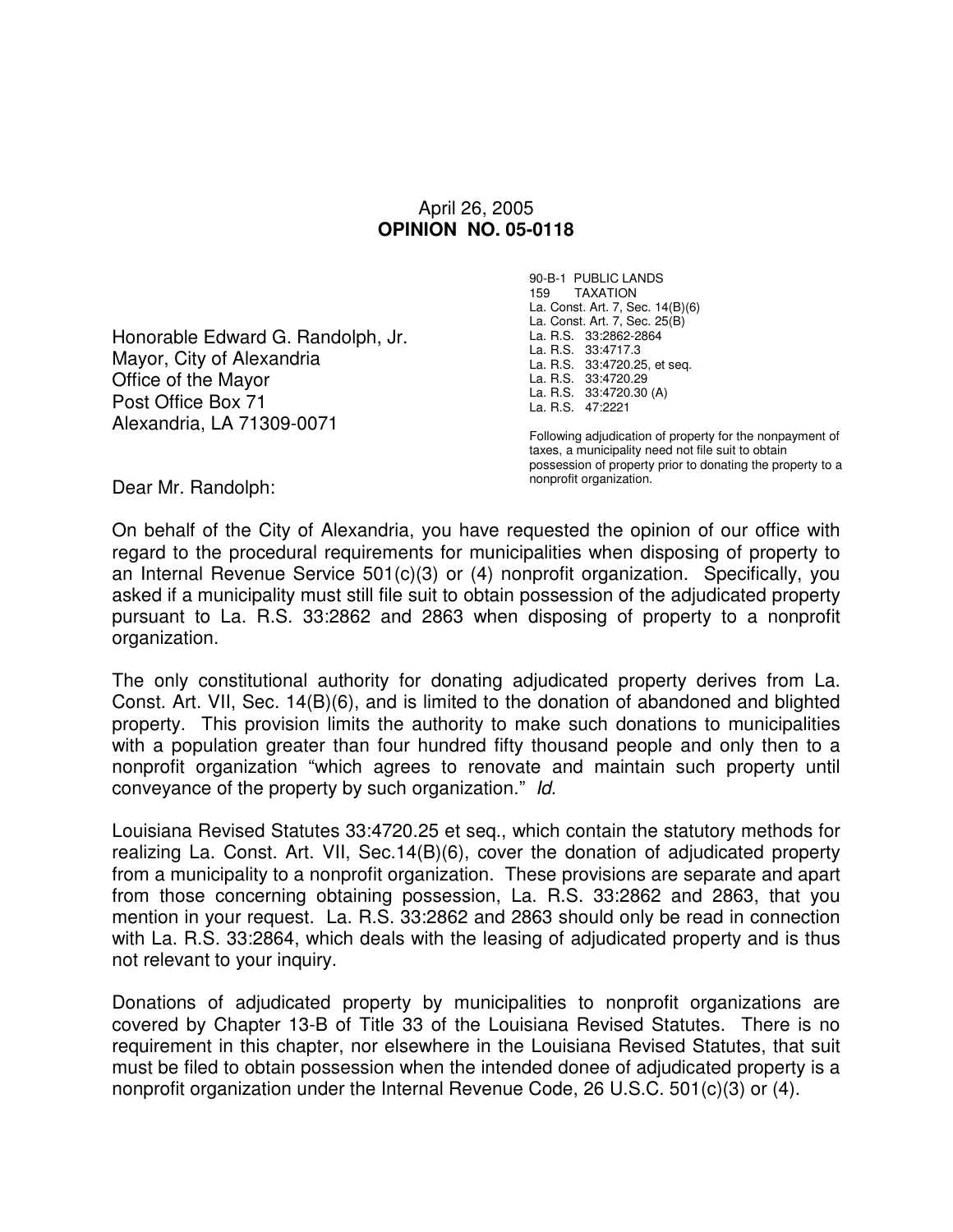**OPINION NO. 05-0118**  Honorable Edward G. Randolph, Jr. Mayor, City of Alexandria Page No. 2

Thus, it is our opinion that the suit required under La. R.S. 2862 to obtain possession of adjudicated property need not be filed prior to donation to a nonprofit organization.

In further support of this position, we direct you to La. R.S. 33:4720.30(A), which refers to post-adjudication donation of adjudicated property. This statute specifically addresses the donation of adjudicated property and it includes no language referring to the need to sue to obtain possession when the intended donee is a nonprofit organization.

Another statute to which you refer in your inquiry, La. R.S. 33:4717.3, though not part of Chapter 13-B, does cover donations of blighted and abandoned property to nonprofit organizations. This statute is the implementing legislation for La. Const. Art. VII, Sec. 14(B)(6). La. R.S. 33:4717.3 is also devoid of any requirements for the filing of suit to obtain possession when the intended donee is a nonprofit organization. This silence further bolsters our opinion that no suit is required in order to obtain possession of adjudicated property prior to donating such property to a nonprofit organization.

In any scenario involving adjudicated property, it should be borne in mind that there is a three-year period during which the tax debtor can redeem their property by paying their taxes and other necessary costs. La. Const. Art. 7, Sec. 25(B); La. R.S. 47:2221. This redemption period cannot be eliminated by simply donating the property to a nonprofit organization. Indeed, La. R.S. 33:4720.29 explicitly states that "[t]he post-adjudication donation shall not occur until after the redemptive period has elapsed." At the end of this redemption period, the municipality may cancel all of the liens and privileges on the property, thus allowing for a donation of property with a clear title to the nonprofit organization. Id.

We hope this sufficiently answers your inquiry, however if we may be of further assistance please do not hesitate to contact our office.

Sincerely yours,

## **CHARLES C. FOTI, JR. ATTORNEY GENERAL**

By: \_\_\_\_\_\_\_\_\_\_\_\_\_\_\_\_\_\_\_\_\_\_\_

 **RYAN M. SEIDEMANN Assistant Attorney General** 

CCF, Jr./RMS/tp